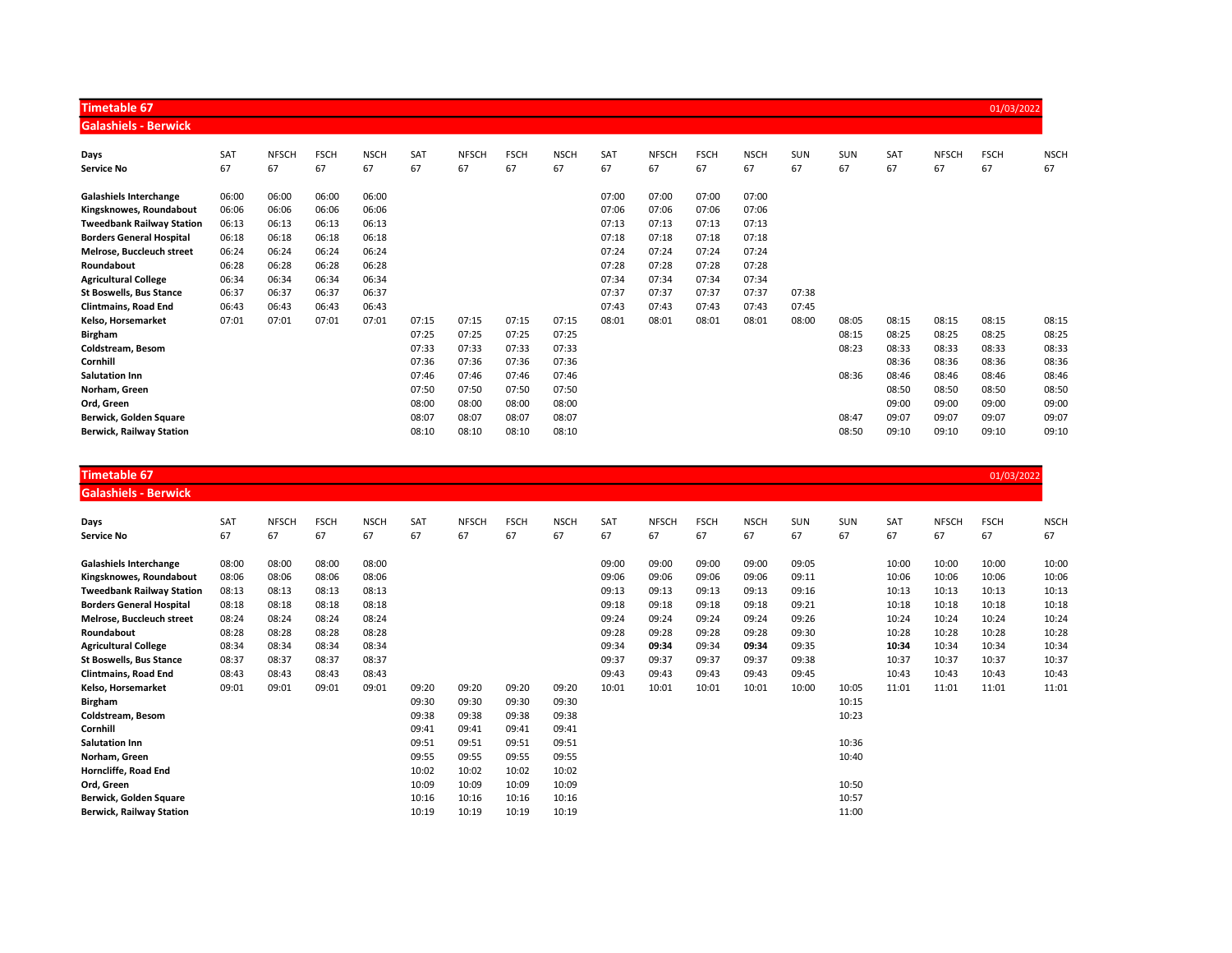| <b>Timetable 67</b>              |            |              |             |             |       |              |             |             |       |       |              |             |             |       |              |             | 01/03/2022  |       |
|----------------------------------|------------|--------------|-------------|-------------|-------|--------------|-------------|-------------|-------|-------|--------------|-------------|-------------|-------|--------------|-------------|-------------|-------|
| <b>Galashiels - Berwick</b>      |            |              |             |             |       |              |             |             |       |       |              |             |             |       |              |             |             |       |
| Days                             | <b>SAT</b> | <b>NFSCH</b> | <b>FSCH</b> | <b>NSCH</b> | SAT   | <b>NFSCH</b> | <b>FSCH</b> | <b>NSCH</b> | SUN   | SAT   | <b>NFSCH</b> | <b>FSCH</b> | <b>NSCH</b> | SAT   | <b>NFSCH</b> | <b>NSCH</b> | <b>FSCH</b> | SAT   |
| <b>Service No</b>                | 67         | 67           | 67          | 67          | 67    | 67           | 67          | 67          | 67    | 67    | 67           | 67          | 67          | 67    | 67           | 67          | 67          | 67    |
| <b>Galashiels Interchange</b>    |            |              |             |             | 11:00 | 11:00        | 11:00       | 11:00       | 11:05 | 12:00 | 12:00        | 12:00       | 12:00       |       |              |             |             | 13:00 |
| Kingsknowes, Roundabout          |            |              |             |             | 11:06 | 11:06        | 11:06       | 11:06       | 11:11 | 12:06 | 12:06        | 12:06       | 12:06       |       |              |             |             | 13:06 |
| <b>Tweedbank Railway Station</b> |            |              |             |             | 11:13 | 11:13        | 11:13       | 11:13       | 11:16 | 12:13 | 12:13        | 12:13       | 12:13       |       |              |             |             | 13:13 |
| <b>Borders General Hospital</b>  |            |              |             |             | 11:18 | 11:18        | 11:18       | 11:18       | 11:21 | 12:18 | 12:18        | 12:18       | 12:18       |       |              |             |             | 13:18 |
| Melrose, Buccleuch street        |            |              |             |             | 11:24 | 11:24        | 11:24       | 11:24       | 11:26 | 12:24 | 12:24        | 12:24       | 12:24       |       |              |             |             | 13:24 |
| Roundabout                       |            |              |             |             | 11:28 | 11:28        | 11:28       | 11:28       | 11:30 | 12:28 | 12:28        | 12:28       | 12:28       |       |              |             |             | 13:28 |
| <b>Agricultural College</b>      |            |              |             |             | 11:34 | 11:34        | 11:34       | 11:34       | 11:35 | 12:34 | 12:34        | 12:34       | 12:34       |       |              |             |             | 13:34 |
| <b>St Boswells, Bus Stance</b>   |            |              |             |             | 11:37 | 11:37        | 11:37       | 11:37       | 11:38 | 12:37 | 12:37        | 12:37       | 12:37       |       |              |             |             | 13:37 |
| <b>Clintmains, Road End</b>      |            |              |             |             | 11:43 | 11:43        | 11:43       | 11:43       | 11:45 | 12:43 | 12:43        | 12:43       | 12:43       |       |              |             |             | 13:43 |
| Kelso, Horsemarket               | 11:15      | 11:15        | 11:15       | 11:15       | 12:01 | 12:01        | 12:01       | 12:01       | 12:00 | 13:01 | 13:01        | 13:01       | 13:01       | 13:15 | 13:15        | 13:15       | 13:20       | 14:01 |
| Kelso, High School               |            |              |             |             |       |              |             |             |       |       |              |             |             |       |              |             | 13:30       |       |
| <b>Birgham</b>                   | 11:25      | 11:25        | 11:25       | 11:25       |       |              |             |             |       |       |              |             |             | 13:25 | 13:25        | 13:25       | 13:40       |       |
| Coldstream, Besom                | 11:33      | 11:33        | 11:33       | 11:33       |       |              |             |             |       |       |              |             |             | 13:33 | 13:33        | 13:33       | 13:48       |       |
| Cornhill                         | 11:36      | 11:36        | 11:36       | 11:36       |       |              |             |             |       |       |              |             |             | 13:36 | 13:36        | 13:36       |             |       |
| <b>Salutation Inn</b>            | 11:46      | 11:46        | 11:46       | 11:46       |       |              |             |             |       |       |              |             |             | 13:46 | 13:46        | 13:46       | 14:01       |       |
| Norham, Green                    | 11:50      | 11:50        | 11:50       | 11:50       |       |              |             |             |       |       |              |             |             | 13:50 | 13:50        | 13:50       | 14:05       |       |
| Horncliffe, Road End             | 11:57      | 11:57        | 11:57       | 11:57       |       |              |             |             |       |       |              |             |             |       |              |             |             |       |
| Ord, Green                       | 12:04      | 12:04        | 12:04       | 12:04       |       |              |             |             |       |       |              |             |             | 14:00 | 14:00        | 14:00       | 14:15       |       |
| Berwick, Golden Square           | 12:11      | 12:11        | 12:11       | 12:11       |       |              |             |             |       |       |              |             |             | 14:07 | 14:07        | 14:07       | 14:22       |       |
| <b>Berwick, Railway Station</b>  | 12:14      | 12:14        | 12:14       | 12:14       |       |              |             |             |       |       |              |             |             | 14:10 | 14:10        | 14:10       | 14:25       |       |

## Timetable 67  $\,$  01/03/2022  $\,$  01/03/2022  $\,$  01/03/2022  $\,$  01/03/2022  $\,$  01/03/2022  $\,$  01/03/2022  $\,$  01/03/2022  $\,$  01/03/2022  $\,$  01/03/2022  $\,$  01/03/2022  $\,$  01/03/2022  $\,$  01/03/2022  $\,$  01/03/2022

Galashiels - Berwick

| Days                             | <b>NFSCH</b> | <b>FSCH</b> | <b>NSCH</b> | <b>SUN</b> | SUN   | SAT   | <b>NFSCH</b> | <b>FSCH</b> | <b>NSCH</b> | SAT   | <b>FSCH</b> | <b>NSCH</b> | <b>NFSCH</b> | <b>SAT</b> | <b>NFSCH</b> | <b>FSCH</b> | <b>NSCH</b> | SUN   |
|----------------------------------|--------------|-------------|-------------|------------|-------|-------|--------------|-------------|-------------|-------|-------------|-------------|--------------|------------|--------------|-------------|-------------|-------|
| Service No                       | 67           | 67          | 67          | 67         | 67    | 67    | 67           | 67          | 67          | 67    | 67          | 67          | 67           | 67         | 67           | 67          | 67          | 67    |
| <b>Galashiels Interchange</b>    | 13:00        | 13:00       | 13:00       | 13:05      |       | 14:00 | 14:00        | 14:00       | 14:00       |       |             |             |              | 15:00      | 15:00        | 15:00       | 15:00       | 15:05 |
| Kingsknowes, Roundabout          | 13:06        | 13:06       | 13:06       | 13:11      |       | 14:06 | 14:06        | 14:06       | 14:06       |       |             |             |              | 15:06      | 15:06        | 15:06       | 15:06       | 15:11 |
| <b>Tweedbank Railway Station</b> | 13:13        | 13:13       | 13:13       | 13:16      |       | 14:13 | 14:13        | 14:13       | 14:13       |       |             |             |              | 15:13      | 15:13        | 15:13       | 15:13       | 15:16 |
| <b>Borders General Hospital</b>  | 13:18        | 13:18       | 13:18       | 13:21      |       | 14:18 | 14:18        | 14:18       | 14:18       |       |             |             |              | 15:18      | 15:18        | 15:18       | 15:18       | 15:21 |
| Melrose, Buccleuch street        | 13:24        | 13:24       | 13:24       | 13:26      |       | 14:24 | 14:24        | 14:24       | 14:24       |       |             |             |              | 15:24      | 15:24        | 15:24       | 15:24       | 15:26 |
| Roundabout                       | 13:28        | 13:28       | 13:28       | 13:30      |       | 14:28 | 14:28        | 14:28       | 14:28       |       |             |             |              | 15:28      | 15:28        | 15:28       | 15:28       | 15:30 |
| <b>Agricultural College</b>      | 13:34        | 13:34       | 13:34       | 13:35      |       | 14:34 | 14:34        | 14:34       | 14:34       |       |             |             |              | 15:34      | 15:34        | 15:34       | 15:34       | 15:35 |
| <b>St Boswells, Bus Stance</b>   | 13:37        | 13:37       | 13:37       | 13:38      |       | 14:37 | 14:37        | 14:37       | 14:37       |       |             |             |              | 15:37      | 15:37        | 15:37       | 15:37       | 15:38 |
| <b>Clintmains, Road End</b>      | 13:43        | 13:43       | 13:43       | 13:45      |       | 14:43 | 14:43        | 14:43       | 14:43       |       |             |             |              | 15:43      | 15:43        | 15:43       | 15:43       | 15:45 |
| Kelso, Horsemarket               | 14:01        | 14:01       | 14:01       | 14:00      | 14:05 | 15:01 | 15:01        | 15:01       | 15:01       | 15:15 | 15:15       | 15:15       | 15:40        | 16:01      | 16:01        | 16:01       | 16:01       | 16:00 |
| Kelso, High School               |              |             |             |            |       |       |              |             |             |       |             |             | 15:50        |            |              |             |             |       |
| Birgham                          |              |             |             |            | 14:15 |       |              |             |             | 15:25 | 15:25       | 15:25       | 16:00        |            |              |             |             |       |
| Coldstream, Besom                |              |             |             |            | 14:23 |       |              |             |             | 15:33 | 15:33       | 15:33       | 16:08        |            |              |             |             |       |
| Cornhill                         |              |             |             |            |       |       |              |             |             | 15:36 | 15:36       | 15:36       |              |            |              |             |             |       |
| <b>Salutation Inn</b>            |              |             |             |            | 14:36 |       |              |             |             | 15:46 | 15:46       | 15:46       | 16:21        |            |              |             |             |       |
| Norham, Green                    |              |             |             |            | 14:40 |       |              |             |             | 15:50 | 15:50       | 15:50       | 16:25        |            |              |             |             |       |
| Ord, Green                       |              |             |             |            | 14:50 |       |              |             |             | 16:00 | 16:00       | 16:00       | 16:35        |            |              |             |             |       |
| Berwick, Golden Square           |              |             |             |            | 14:57 |       |              |             |             | 16:07 | 16:07       | 16:07       | 16:42        |            |              |             |             |       |
| <b>Berwick, Railway Station</b>  |              |             |             |            | 15:00 |       |              |             |             | 16:10 | 16:10       | 16:10       | 16:45        |            |              |             |             |       |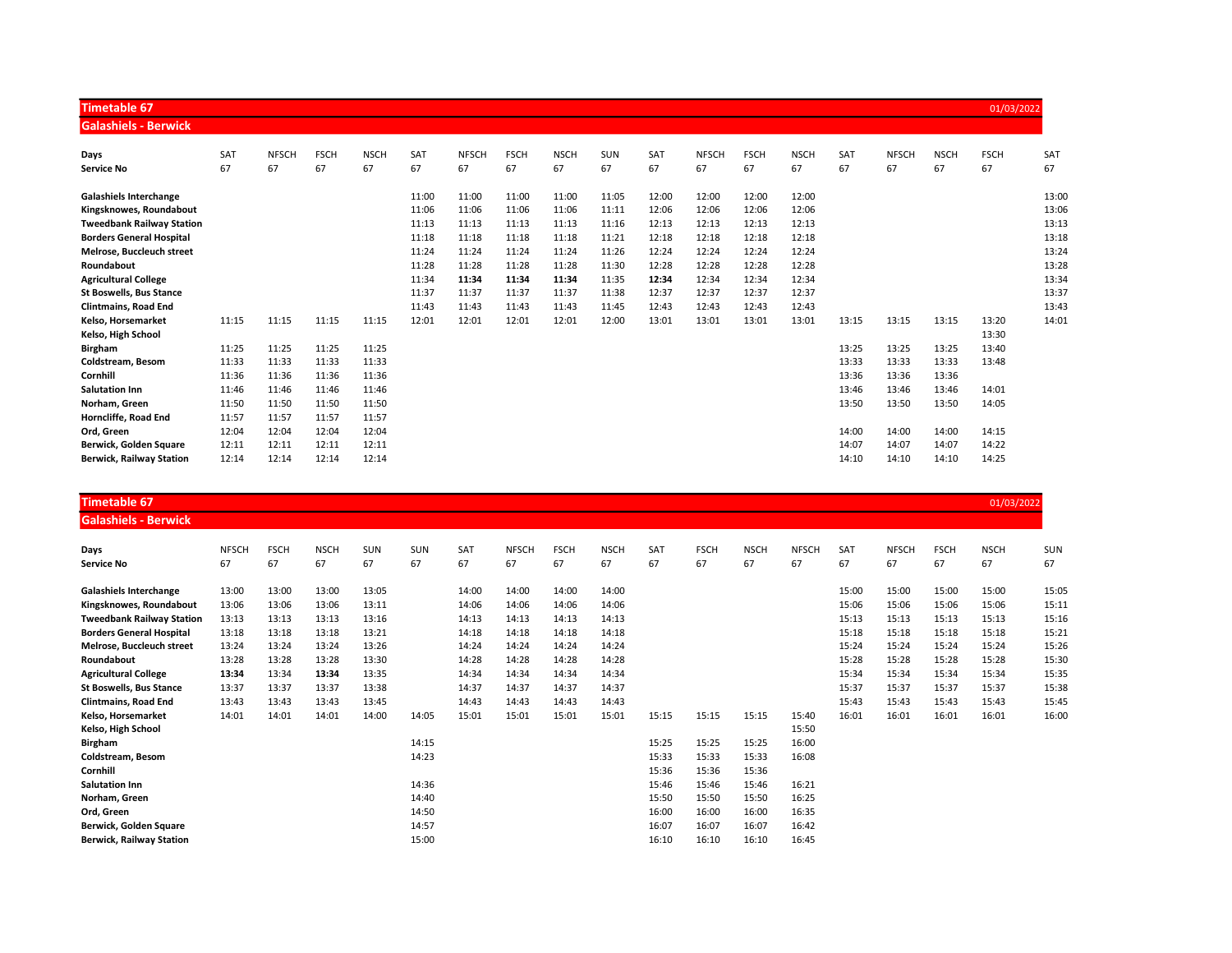| <b>Timetable 67</b>              |       |              |             |             |       |              |             |             |       |              |             |             |       |       |              |             | 01/03/2022  |       |
|----------------------------------|-------|--------------|-------------|-------------|-------|--------------|-------------|-------------|-------|--------------|-------------|-------------|-------|-------|--------------|-------------|-------------|-------|
| <b>Galashiels - Berwick</b>      |       |              |             |             |       |              |             |             |       |              |             |             |       |       |              |             |             |       |
| Days                             | SAT   | <b>NFSCH</b> | <b>FSCH</b> | <b>NSCH</b> | SAT   | <b>NFSCH</b> | <b>FSCH</b> | <b>NSCH</b> | SAT   | <b>NFSCH</b> | <b>FSCH</b> | <b>NSCH</b> | SUN   | SAT   | <b>NFSCH</b> | <b>FSCH</b> | <b>NSCH</b> | SAT   |
| <b>Service No</b>                | 67    | 67           | 67          | 67          | 67    | 67           | 67          | 67          | 67    | 67           | 67          | 67          | 67    | 67    | 67           | 67          | 67          | 67    |
| <b>Galashiels Interchange</b>    | 16:00 | 16:00        | 16:00       | 16:00       |       |              |             |             | 17:00 | 17:00        | 17:00       | 17:00       | 17:05 |       |              |             |             | 18:00 |
| Kingsknowes, Roundabout          | 16:06 | 16:06        | 16:06       | 16:06       |       |              |             |             | 17:06 | 17:06        | 17:06       | 17:06       | 17:11 |       |              |             |             | 18:06 |
| <b>Tweedbank Railway Station</b> | 16:13 | 16:13        | 16:13       | 16:13       |       |              |             |             | 17:13 | 17:13        | 17:13       | 17:13       | 17:16 |       |              |             |             | 18:13 |
| <b>Borders General Hospital</b>  | 16:18 | 16:18        | 16:18       | 16:18       |       |              |             |             | 17:18 | 17:18        | 17:18       | 17:18       | 17:21 |       |              |             |             | 18:18 |
| Melrose, Buccleuch street        | 16:24 | 16:24        | 16:24       | 16:24       |       |              |             |             | 17:24 | 17:24        | 17:24       | 17:24       | 17:26 |       |              |             |             | 18:24 |
| Roundabout                       | 16:28 | 16:28        | 16:28       | 16:28       |       |              |             |             | 17:28 | 17:28        | 17:28       | 17:28       | 17:30 |       |              |             |             | 18:28 |
| <b>Agricultural College</b>      | 16:34 | 16:34        | 16:34       | 16:34       |       |              |             |             | 17:34 | 17:34        | 17:34       | 17:34       | 17:35 |       |              |             |             | 18:34 |
| <b>St Boswells, Bus Stance</b>   | 16:37 | 16:37        | 16:37       | 16:37       |       |              |             |             | 17:37 | 17:37        | 17:37       | 17:37       | 17:38 |       |              |             |             | 18:37 |
| <b>Clintmains, Road End</b>      | 16:43 | 16:43        | 16:43       | 16:43       |       |              |             |             | 17:43 | 17:43        | 17:43       | 17:43       | 17:45 |       |              |             |             | 18:43 |
| Kelso, Horsemarket               | 17:01 | 17:01        | 17:01       | 17:01       | 17:15 | 17:15        | 17:15       | 17:15       | 18:01 | 18:01        | 18:01       | 18:01       | 18:00 | 18:15 | 18:15        | 18:15       | 18:15       | 19:01 |
| <b>Birgham</b>                   |       |              |             |             | 17:25 | 17:25        | 17:25       | 17:25       |       |              |             |             |       | 18:25 | 18:25        | 18:25       | 18:25       |       |
| Coldstream, Besom                |       |              |             |             | 17:33 | 17:33        | 17:33       | 17:33       |       |              |             |             |       | 18:33 | 18:33        | 18:33       | 18:33       |       |
| Cornhill                         |       |              |             |             | 17:36 | 17:36        | 17:36       | 17:36       |       |              |             |             |       | 18:36 | 18:36        | 18:36       | 18:36       |       |
| <b>Salutation Inn</b>            |       |              |             |             | 17:46 | 17:46        | 17:46       | 17:46       |       |              |             |             |       | 18:46 | 18:46        | 18:46       | 18:46       |       |
| Norham, Green                    |       |              |             |             | 17:50 | 17:50        | 17:50       | 17:50       |       |              |             |             |       |       |              |             |             |       |
| Ord, Green                       |       |              |             |             | 18:00 | 18:00        | 18:00       | 18:00       |       |              |             |             |       |       |              |             |             |       |
| Berwick, Golden Square           |       |              |             |             | 18:07 | 18:07        | 18:07       | 18:07       |       |              |             |             |       | 18:57 | 18:57        | 18:57       | 18:57       |       |
| <b>Berwick, Railway Station</b>  |       |              |             |             | 18:10 | 18:10        | 18:10       | 18:10       |       |              |             |             |       | 19:00 | 19:00        | 19:00       | 19:00       |       |

| Timetable 67                | 01/03/2022 |
|-----------------------------|------------|
| <b>Galashiels - Berwick</b> |            |

| Days<br>Service No               | <b>NFSCH</b><br>67 | <b>FSCH</b><br>67 | <b>NSCH</b><br>67 | SAT<br>67 | <b>NFSCH</b><br>67 | <b>FSCH</b><br>67 | <b>NSCH</b><br>67 | <b>SUN</b><br>67 | SAT<br>67 | <b>NFSCH</b><br>67 | <b>FSCH</b><br>67 | <b>NSCH</b><br>67 |
|----------------------------------|--------------------|-------------------|-------------------|-----------|--------------------|-------------------|-------------------|------------------|-----------|--------------------|-------------------|-------------------|
| <b>Galashiels Interchange</b>    | 18:00              | 18:00             | 18:00             | 19:00     | 19:00              | 19:00             | 19:00             | 19:05            | 20:00     | 20:00              | 20:00             | 20:00             |
| Kingsknowes, Roundabout          | 18:06              | 18:06             | 18:06             | 19:06     | 19:06              | 19:06             | 19:06             | 19:11            | 20:06     | 20:06              | 20:06             | 20:06             |
| <b>Tweedbank Railway Station</b> | 18:13              | 18:13             | 18:13             | 19:13     | 19:13              | 19:13             | 19:13             | 19:16            | 20:13     | 20:13              | 20:13             | 20:13             |
| <b>Borders General Hospital</b>  | 18:18              | 18:18             | 18:18             | 19:18     | 19:18              | 19:18             | 19:18             | 19:21            | 20:18     | 20:18              | 20:18             | 20:18             |
| Melrose. Buccleuch street        | 18:24              | 18:24             | 18:24             | 19:24     | 19:24              | 19:24             | 19:24             | 19:26            | 20:24     | 20:24              | 20:24             | 20:24             |
| Roundabout                       | 18:28              | 18:28             | 18:28             | 19:28     | 19:28              | 19:28             | 19:28             | 19:30            | 20:28     | 20:28              | 20:28             | 20:28             |
| <b>Agricultural College</b>      | 18:34              | 18:34             | 18:34             | 19:34     | 19:34              | 19:34             | 19:34             | 19:35            | 20:34     | 20:34              | 20:34             | 20:34             |
| <b>St Boswells, Bus Stance</b>   | 18:37              | 18:37             | 18:37             | 19:37     | 19:37              | 19:37             | 19:37             | 19:38            | 20:37     | 20:37              | 20:37             | 20:37             |
| <b>Clintmains, Road End</b>      | 18:43              | 18:43             | 18:43             | 19:43     | 19:43              | 19:43             | 19:43             | 19:45            | 20:43     | 20:43              | 20:43             | 20:43             |
| Kelso. Horsemarket               | 19:01              | 19:01             | 19:01             | 20:01     | 20:01              | 20:01             | 20:01             | 20:00            | 21:01     | 21:01              | 21:01             | 21:01             |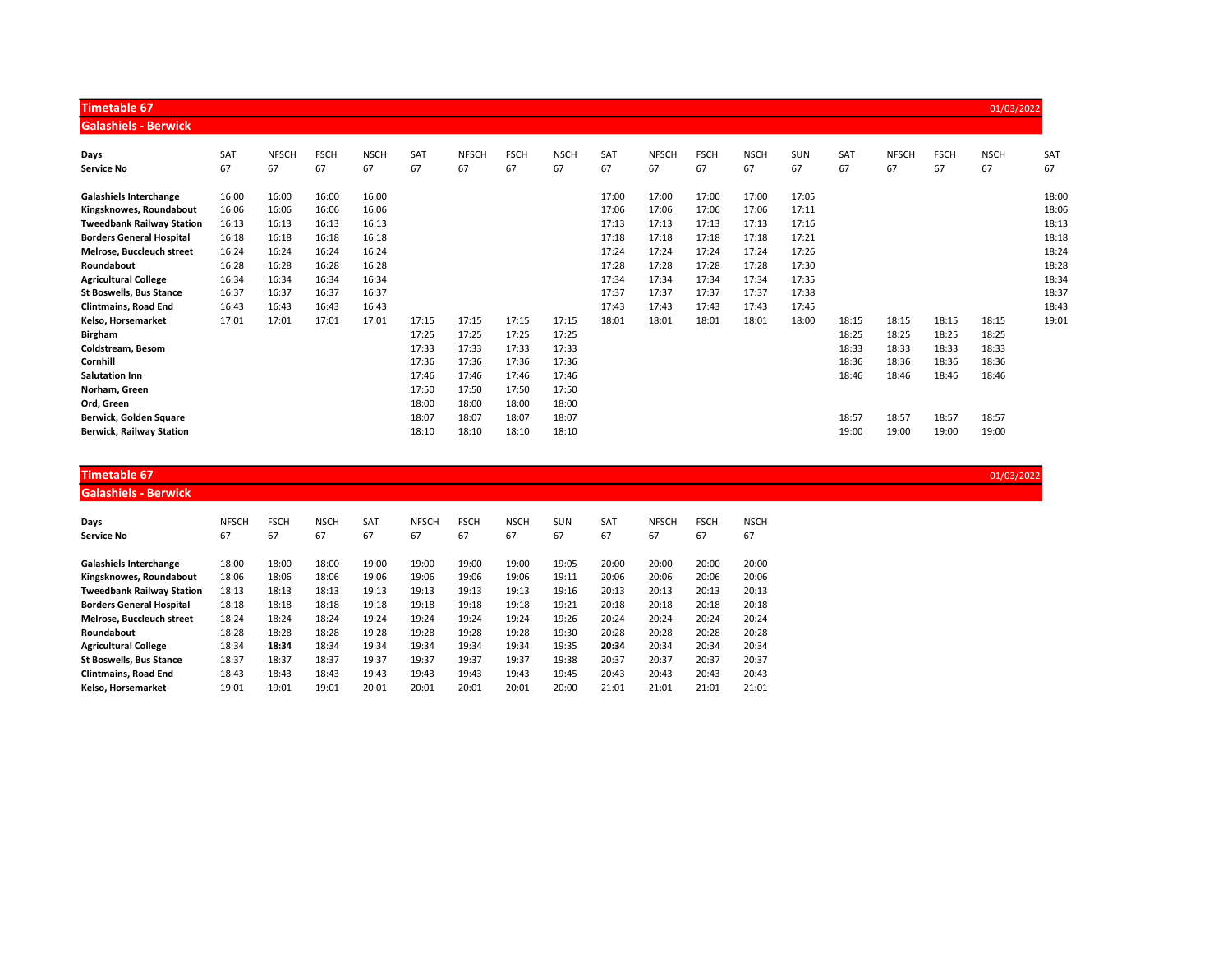| Timetable 67                    |     |       |              |             |             |       |              |             |             |       |              |             |             |               |       |              | 01/03/2022  |             |
|---------------------------------|-----|-------|--------------|-------------|-------------|-------|--------------|-------------|-------------|-------|--------------|-------------|-------------|---------------|-------|--------------|-------------|-------------|
| <b>Berwick - Galashiels</b>     |     |       |              |             |             |       |              |             |             |       |              |             |             |               |       |              |             |             |
| Days                            |     | SAT   | <b>NFSCH</b> | <b>FSCH</b> | <b>NSCH</b> | SAT   | <b>NFSCH</b> | <b>FSCH</b> | <b>NSCH</b> | SAT   | <b>NFSCH</b> | <b>FSCH</b> | <b>NSCH</b> | <b>SUNDAY</b> | SAT   | <b>NFSCH</b> | <b>FSCH</b> | <b>NSCH</b> |
| <b>Service No</b>               |     | 67    | 67           | 67          | 67          | 67    | 67           | 67          | 67          | 67    | 67           | 67          | 67          | 67            | 67    | 67           | 67          | 67          |
| <b>Berwick, Railway Station</b> |     | 06:15 | 06:15        | 06:15       | 06:15       | 07:10 | 07:10        | 07:10       | 07:10       | 08:15 | 08:15        | 08:15       | 08:15       | 08:55         | 10:05 | 10:05        | 10:05       | 10:05       |
| Berwick, Golden Square          |     | 06:20 | 06:20        | 06:20       | 06:20       | 07:15 | 07:15        | 07:15       | 07:15       | 08:20 | 08:20        | 08:20       | 08:20       | 09:00         | 10:10 | 10:10        | 10:10       | 10:10       |
| Ord, Green                      |     | 06:27 | 06:27        | 06:27       | 06:27       | 07:22 | 07:22        | 07:22       | 07:22       | 08:27 | 08:27        | 08:27       | 08:27       | 09:07         | 10:17 | 10:17        | 10:17       | 10:17       |
| Horncliffe, Road End            |     |       |              |             |             |       |              |             |             |       |              |             |             | 09:14         | 10:24 | 10:24        | 10:24       | 10:24       |
| Norham, Green                   |     |       |              |             |             |       |              |             | 07:32       | 08:37 | 08:37        | 08:37       | 08:37       | 09:21         | 10:31 | 10:31        | 10:31       | 10:31       |
| <b>Salutation Inn</b>           |     |       |              |             |             |       |              |             |             | 08:41 | 08:41        | 08:41       | 08:41       |               |       |              |             |             |
| <b>Salutation Inn</b>           |     | 06:37 | 06:37        | 06:37       | 06:37       | 07:32 | 07:32        | 07:32       | 07:36       | 08:41 | 08:41        | 08:41       | 08:41       | 09:25         | 10:35 | 10:35        | 10:35       | 10:35       |
| Cornhill                        |     | 06:47 | 06:47        | 06:47       | 06:47       | 07:42 | 07:42        | 07:42       | 07:46       | 08:51 | 08:51        | 08:51       | 08:51       | 09:35         | 10:45 | 10:45        | 10:45       | 10:45       |
| Coldstream, Henderson Park      |     | 06:50 | 06:50        | 06:50       | 06:50       | 07:45 | 07:45        | 07:45       | 07:49       | 08:54 | 08:54        | 08:54       | 08:54       | 09:38         | 10:48 | 10:48        | 10:48       | 10:48       |
| <b>Birgham</b>                  |     | 06:58 | 06:58        | 06:58       | 06:58       | 07:53 | 07:53        | 07:53       | 07:57       | 09:02 | 09:02        | 09:02       | 09:02       | 09:46         | 10:56 | 10:56        | 10:56       | 10:56       |
| Kelso, High School              |     |       |              |             |             | 08:06 | 08:06        | 08:06       |             |       |              |             |             |               |       |              |             |             |
| Kelso, Woodmarket               |     | 07:10 | 07:10        | 07:10       | 07:10       | 08:10 | 08:10        | 08:10       |             |       |              |             |             | 09:58         | 11:08 | 11:08        | 11:08       | 11:08       |
| <b>Agricultural College</b>     | Arr |       |              |             |             |       |              |             |             |       |              |             |             |               |       |              |             |             |
| <b>Agricultural College</b>     | Dep |       |              |             |             |       |              |             |             |       |              |             |             |               |       |              |             |             |
| Kelso, Woodmarket               |     |       |              |             |             |       |              |             | 08:09       | 09:14 | 09:14        | 09:14       | 09:14       |               |       |              |             |             |

| Timetable 67              | 01/03/2022 |
|---------------------------|------------|
| <b>Dominic Colochiale</b> |            |

| <b>Berwick - Galashiels</b>       |     |                 |              |             |             |               |       |              |             |             |        |            |              |             |             |            |              |             |
|-----------------------------------|-----|-----------------|--------------|-------------|-------------|---------------|-------|--------------|-------------|-------------|--------|------------|--------------|-------------|-------------|------------|--------------|-------------|
| Days                              |     | SA <sub>1</sub> | <b>NFSCH</b> | <b>FSCH</b> | <b>NSCH</b> | <b>SUNDAY</b> | SAT   | <b>NFSCH</b> | <b>FSCH</b> | <b>NSCH</b> | SUNDAY | <b>SAT</b> | <b>NFSCH</b> | <b>FSCH</b> | <b>NSCH</b> | <b>SAT</b> | <b>NFSCH</b> | <b>FSCH</b> |
| <b>Service No</b>                 |     | 67              | 67           | 67          | 67          | 67            | 67    | 67           | 67          | 67          | 67     | 67         | 67           | 67          | 67          | 67         | 67           | 67          |
| <b>Berwick, Railway Station</b>   |     | 12:05           | 12:05        | 12:05       | 12:05       | 12:55         | 14:05 | 14:05        | 14:05       | 14:05       | 16:00  | 16:10      | 16:10        | 16:10       | 16:10       | 17:10      | 17:10        | 17:10       |
| Berwick, Golden Square            |     | 12:10           | 12:10        | 12:10       | 12:10       | 13:00         | 14:10 | 14:10        | 14:10       | 14:10       | 16:05  | 16:15      | 16:15        | 16:15       | 16:15       | 17:15      | 17:15        | 17:15       |
| Ord, Green                        |     | 12:17           | 12:17        | 12:17       | 12:17       | 13:07         | 14:17 | 14:17        | 14:17       | 14:17       | 16:12  | 16:22      | 16:22        | 16:22       | 16:22       | 17:22      | 17:22        | 17:22       |
| Horncliffe, Road End              |     |                 |              |             |             | 13:14         | 14:24 | 14:24        | 14:24       | 14:24       |        |            |              |             |             |            |              |             |
| Norham, Green                     |     | 12:27           | 12:27        | 12:27       | 12:27       | 13:21         | 14:31 | 14:31        | 14:31       | 14:31       | 16:22  | 16:32      | 16:32        | 16:32       | 16:32       | 17:32      | 17:32        | 17:32       |
| <b>Salutation Inn</b>             |     | 12:31           | 12:31        | 12:31       | 12:31       |               |       |              |             |             |        | 16:36      | 16:36        | 16:36       | 16:36       | 17:36      | 17:36        | 17:36       |
| <b>Salutation Inn</b>             |     | 12:31           | 12:31        | 12:31       | 12:31       | 13:25         | 14:35 | 14:35        | 14:35       | 14:35       | 16:26  | 16:36      | 16:36        | 16:36       | 16:36       | 17:36      | 17:36        | 17:36       |
| Cornhill                          |     | 12:41           | 12:41        | 12:41       | 12:41       | 13:35         | 14:45 | 14:45        | 14:45       | 14:45       | 16:36  | 16:46      | 16:46        | 16:46       | 16:46       | 17:46      | 17:46        | 17:46       |
| <b>Coldstream. Henderson Park</b> |     | 12:44           | 12:44        | 12:44       | 12:44       | 13:38         | 14:48 | 14:48        | 14:48       | 14:48       | 16:39  | 16:49      | 16:49        | 16:49       | 16:49       | 17:49      | 17:49        | 17:49       |
| <b>Birgham</b>                    |     | 12:52           | 12:52        | 12:52       | 12:52       | 13:46         | 14:56 | 14:56        | 14:56       | 14:56       | 16:47  | 16:57      | 16:57        | 16:57       | 16:57       | 17:57      | 17:57        | 17:57       |
| Kelso, Woodmarket                 |     |                 |              |             |             | 13:58         | 15:08 | 15:08        | 15:08       | 15:08       |        |            |              |             |             |            |              |             |
| <b>Agricultural College</b>       | Arr |                 |              |             |             |               |       |              |             |             |        |            |              |             |             |            |              |             |
| <b>Agricultural College</b>       | Dep |                 |              |             |             |               |       |              |             |             |        |            |              |             |             |            |              |             |
| Kelso. Woodmarket                 |     | 13:04           | 13:04        | 13:04       | 13:04       |               |       |              |             |             | 16:59  | 17:09      | 17:09        | 17:09       | 17:09       | 18:09      | 18:09        | 18:09       |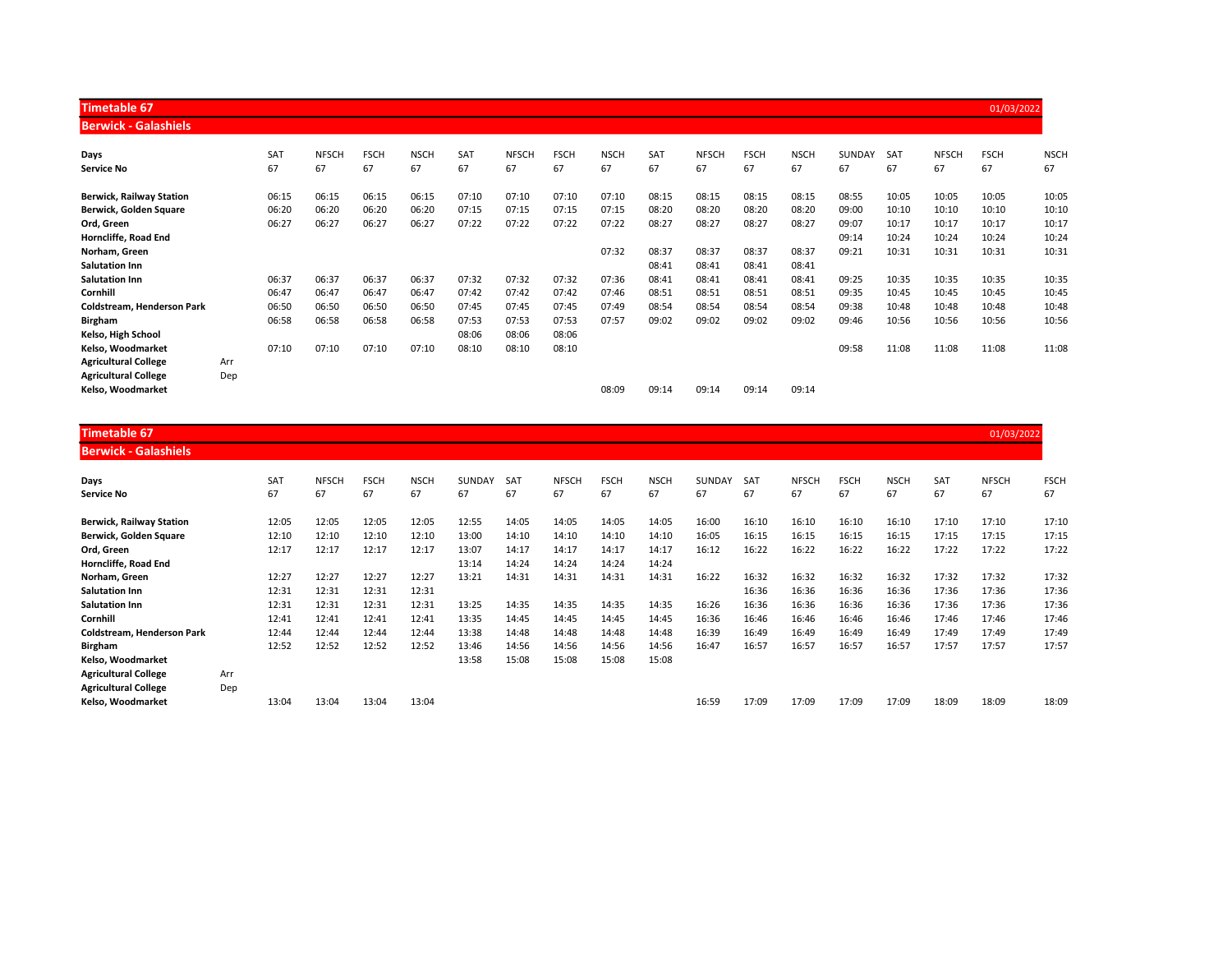| <b>Timetable 67</b>              |     |             |       |              |             |             |       |              |             |             |            |              |             |             |       |              | 01/03/2022  |             |
|----------------------------------|-----|-------------|-------|--------------|-------------|-------------|-------|--------------|-------------|-------------|------------|--------------|-------------|-------------|-------|--------------|-------------|-------------|
| <b>Berwick - Galashiels</b>      |     |             |       |              |             |             |       |              |             |             |            |              |             |             |       |              |             |             |
| Days                             |     | <b>NSCH</b> | SAT   | <b>NFSCH</b> | <b>FSCH</b> | <b>NSCH</b> | SAT   | <b>NFSCH</b> | <b>FSCH</b> | <b>NSCH</b> | <b>SAT</b> | <b>NFSCH</b> | <b>FSCH</b> | <b>NSCH</b> | SAT   | <b>NFSCH</b> | <b>FSCH</b> | <b>NSCH</b> |
| <b>Service No</b>                |     | 67          | 67    | 67           | 67          | 67          | 67    | 67           | 67          | 67          | 67         | 67           | 67          | 67          | 67    | 67           | 67          | 67          |
| <b>Berwick, Railway Station</b>  |     | 17:10       |       |              |             |             |       |              |             |             |            |              |             |             |       |              |             |             |
| Berwick, Golden Square           |     | 17:15       |       |              |             |             |       |              |             |             |            |              |             |             |       |              |             |             |
| Ord, Green                       |     | 17:22       |       |              |             |             |       |              |             |             |            |              |             |             |       |              |             |             |
| Norham, Green                    |     | 17:32       |       |              |             |             |       |              |             |             |            |              |             |             |       |              |             |             |
| <b>Salutation Inn</b>            |     | 17:36       |       |              |             |             |       |              |             |             |            |              |             |             |       |              |             |             |
| <b>Salutation Inn</b>            |     | 17:36       |       |              |             |             |       |              |             |             |            |              |             |             |       |              |             |             |
| Cornhill                         |     | 17:46       |       |              |             |             |       |              |             |             |            |              |             |             |       |              |             |             |
| Coldstream, Henderson Park       |     | 17:49       |       |              |             |             |       |              |             |             |            |              |             |             |       |              |             |             |
| <b>Birgham</b>                   |     | 17:57       |       |              |             |             |       |              |             |             |            |              |             |             |       |              |             |             |
| Kelso, Woodmarket                |     |             | 06:17 | 06:17        | 06:17       | 06:17       | 07:17 | 07:17        | 07:17       | 07:17       | 08:17      | 08:17        | 08:17       | 08:17       | 09:17 | 09:17        | 09:17       | 09:17       |
| <b>Clintmains, Road End</b>      |     |             | 06:35 | 06:35        | 06:35       | 06:35       | 07:35 | 07:35        | 07:35       | 07:35       | 08:35      | 08:35        | 08:35       | 08:35       | 09:35 | 09:35        | 09:35       | 09:35       |
| <b>St Boswells, Bus Stance</b>   |     |             | 06:41 | 06:41        | 06:41       | 06:41       | 07:41 | 07:41        | 07:41       | 07:41       | 08:41      | 08:41        | 08:41       | 08:41       | 09:41 | 09:41        | 09:41       | 09:41       |
| <b>Agricultural College</b>      | Arr |             | 06:44 | 06:44        | 06:44       | 06:44       | 07:44 | 07:44        | 07:44       | 07:44       | 08:44      | 08:44        | 08:44       | 08:44       | 09:44 | 09:44        | 09:44       | 09:44       |
| <b>Agricultural College</b>      | Dep |             | 06:47 | 06:47        | 06:47       | 06:44       | 07:47 | 07:47        | 07:47       | 07:44       | 08:47      | 08:47        | 08:47       | 08:44       | 09:47 | 09:47        | 09:47       | 09:44       |
| Roundabout                       |     |             | 06:53 | 06:53        | 06:53       | 06:53       | 07:53 | 07:53        | 07:53       | 07:53       | 08:53      | 08:53        | 08:53       | 08:53       | 09:53 | 09:53        | 09:53       | 09:53       |
| Melrose, Square                  |     |             | 06:57 | 06:57        | 06:57       | 06:57       | 07:57 | 07:57        | 07:57       | 07:57       | 08:57      | 08:57        | 08:57       | 08:57       | 09:57 | 09:57        | 09:57       | 09:57       |
| <b>Borders General Hospital</b>  |     |             | 07:02 | 07:02        | 07:02       | 07:02       | 08:02 | 08:02        | 08:02       | 08:02       | 09:02      | 09:02        | 09:02       | 09:02       | 10:02 | 10:02        | 10:02       | 10:02       |
| <b>Tweedbank Railway Station</b> |     |             | 07:07 | 07:07        | 07:07       | 07:07       | 08:07 | 08:07        | 08:07       | 08:07       | 09:07      | 09:07        | 09:07       | 09:07       | 10:07 | 10:07        | 10:07       | 10:07       |
| <b>Archies Walk</b>              |     |             | 07:14 | 07:14        | 07:14       | 07:14       | 08:14 | 08:14        | 08:14       | 08:14       | 09:14      | 09:14        | 09:14       | 09:14       | 10:14 | 10:14        | 10:14       | 10:14       |
| <b>Galashiels Interchange</b>    |     |             | 07:20 | 07:20        | 07:20       | 07:20       | 08:20 | 08:20        | 08:20       | 08:20       | 09:20      | 09:20        | 09:20       | 09:20       | 10:20 | 10:20        | 10:20       | 10:20       |
| Kelso. Woodmarket                |     | 18:09       |       |              |             |             |       |              |             |             |            |              |             |             |       |              |             |             |

| <b>Timetable 67</b>              |     |               |            |              |             |             |       |              |             |             |        |            |              |             |             |       | 01/03/2022   |             |
|----------------------------------|-----|---------------|------------|--------------|-------------|-------------|-------|--------------|-------------|-------------|--------|------------|--------------|-------------|-------------|-------|--------------|-------------|
| <b>Berwick - Galashiels</b>      |     |               |            |              |             |             |       |              |             |             |        |            |              |             |             |       |              |             |
| Days                             |     | <b>SUNDAY</b> | <b>SAT</b> | <b>NFSCH</b> | <b>FSCH</b> | <b>NSCH</b> | SAT   | <b>NFSCH</b> | <b>FSCH</b> | <b>NSCH</b> | SUNDAY | <b>SAT</b> | <b>NFSCH</b> | <b>FSCH</b> | <b>NSCH</b> | SAT   | <b>NFSCH</b> | <b>FSCH</b> |
| <b>Service No</b>                |     | 67            | 67         | 67           | 67          | 67          | 67    | 67           | 67          | 67          | 67     | 67         | 67           | 67          | 67          | 67    | 67           | 67          |
| Kelso. Woodmarket                |     | 10:05         | 10:17      | 10:17        | 10:17       | 10:17       | 11:17 | 11:17        | 11:17       | 11:17       | 12:05  | 12:17      | 12:17        | 12:17       | 12:17       | 13:17 | 13:17        | 13:17       |
| <b>Clintmains, Road End</b>      |     | 10:21         | 10:35      | 10:35        | 10:35       | 10:35       | 11:35 | 11:35        | 11:35       | 11:35       | 12:21  | 12:35      | 12:35        | 12:35       | 12:35       | 13:35 | 13:35        | 13:35       |
| <b>St Boswells, Bus Stance</b>   |     | 10:28         | 10:41      | 10:41        | 10:41       | 10:41       | 11:41 | 11:41        | 11:41       | 11:41       | 12:28  | 12:41      | 12:41        | 12:41       | 12:41       | 13:41 | 13:41        | 13:41       |
| <b>Agricultural College</b>      | Arr | 10:32         | 10:44      | 10:44        | 10:44       | 10:44       | 11:44 | 11:44        | 11:44       | 11:44       | 12:32  | 12:44      | 12:44        | 12:44       | 12:44       | 13:44 | 13:44        | 13:44       |
| <b>Agricultural College</b>      | Dep | 10:32         | 10:47      | 10:47        | 10:47       | 10:44       | 11:47 | 11:47        | 11:47       | 11:44       | 12:32  | 12:47      | 12:47        | 12:47       | 12:44       | 13:47 | 13:47        | 13:47       |
| Roundabout                       |     | 10:36         | 10:53      | 10:53        | 10:53       | 10:53       | 11:53 | 11:53        | 11:53       | 11:53       | 12:36  | 12:53      | 12:53        | 12:53       | 12:53       | 13:53 | 13:53        | 13:53       |
| Melrose, Square                  |     | 10:39         | 10:57      | 10:57        | 10:57       | 10:57       | 11:57 | 11:57        | 11:57       | 11:57       | 12:39  | 12:57      | 12:57        | 12:57       | 12:57       | 13:57 | 13:57        | 13:57       |
| <b>Borders General Hospital</b>  |     | 10:44         | 11:02      | 11:02        | 11:02       | 11:02       | 12:02 | 12:02        | 12:02       | 12:02       | 12:44  | 13:02      | 13:02        | 13:02       | 13:02       | 14:02 | 14:02        | 14:02       |
| <b>Tweedbank Railway Station</b> |     | 10:49         | 11:07      | 11:07        | 11:07       | 11:07       | 12:07 | 12:07        | 12:07       | 12:07       | 12:49  | 13:07      | 13:07        | 13:07       | 13:07       | 14:07 | 14:07        | 14:07       |
| <b>Archies Walk</b>              |     | 10:54         | 11:14      | 11:14        | 11:14       | 11:14       | 12:14 | 12:14        | 12:14       | 12:14       | 12:54  | 13:14      | 13:14        | 13:14       | 13:14       | 14:14 | 14:14        | 14:14       |
| <b>Galashiels Interchange</b>    |     | 11:00         | 11:20      | 11:20        | 11:20       | 11:20       | 12:20 | 12:20        | 12:20       | 12:20       | 13:00  | 13:20      | 13:20        | 13:20       | 13:20       | 14:20 | 14:20        | 14:20       |
|                                  |     |               |            |              |             |             |       |              |             |             |        |            |              |             |             |       |              |             |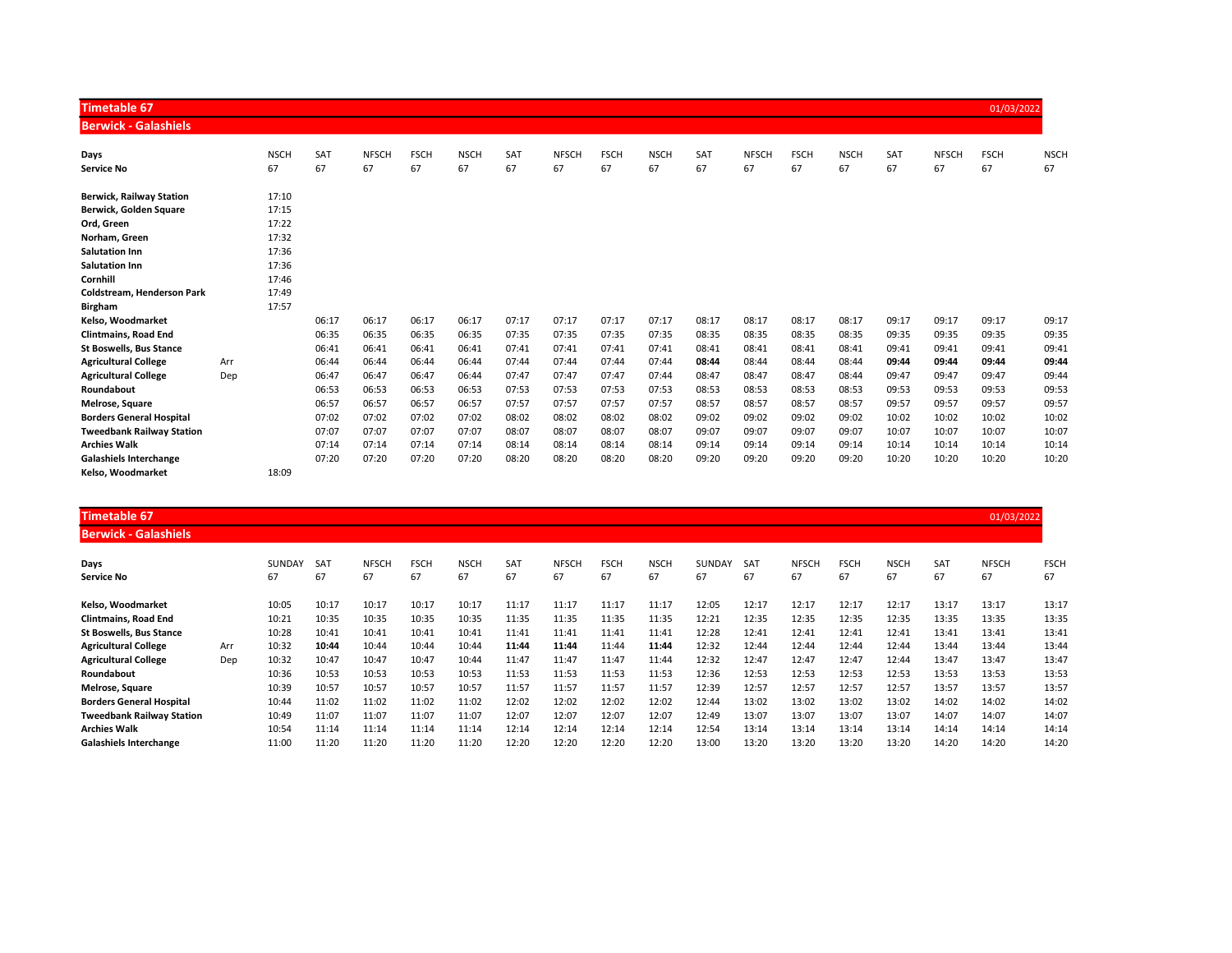| <b>Timetable 67</b>              |     |             |        |            |              |             |             |       |              |             |             |        |       |              |             |             | 01/03/2022 |       |
|----------------------------------|-----|-------------|--------|------------|--------------|-------------|-------------|-------|--------------|-------------|-------------|--------|-------|--------------|-------------|-------------|------------|-------|
| <b>Berwick - Galashiels</b>      |     |             |        |            |              |             |             |       |              |             |             |        |       |              |             |             |            |       |
| Days                             |     | <b>NSCH</b> | SUNDAY | <b>SAT</b> | <b>NFSCH</b> | <b>FSCH</b> | <b>NSCH</b> | SAT   | <b>NFSCH</b> | <b>FSCH</b> | <b>NSCH</b> | SUNDAY | SAT   | <b>NFSCH</b> | <b>FSCH</b> | <b>NSCH</b> | SUNDAY     | SAT   |
| <b>Service No</b>                |     | 67          | 67     | 67         | 67           | 67          | 67          | 67    | 67           | 67          | 67          | 67     | 67    | 67           | 67          | 67          | 67         | 67    |
| Kelso. Woodmarket                |     | 13:17       | 14:05  | 14:17      | 14:17        | 14:17       | 14:17       | 15:17 | 15:17        | 15:17       | 15:17       | 16:05  | 16:17 | 16:17        | 16:17       | 16:17       | 17:05      | 17:17 |
| <b>Clintmains, Road End</b>      |     | 13:35       | 14:21  | 14:35      | 14:35        | 14:35       | 14:35       | 15:35 | 15:35        | 15:35       | 15:35       | 16:21  | 16:35 | 16:35        | 16:35       | 16:35       | 17:21      | 17:35 |
| <b>St Boswells, Bus Stance</b>   |     | 13:41       | 14:28  | 14:41      | 14:41        | 14:41       | 14:41       | 15:41 | 15:41        | 15:41       | 15:41       | 16:28  | 16:41 | 16:41        | 16:41       | 16:41       | 17:28      | 17:41 |
| <b>Agricultural College</b>      | Arr | 13:44       | 14:32  | 14:44      | 14:44        | 14:44       | 14:44       | 15:44 | 15:44        | 15:44       | 15:44       | 16:32  | 16:44 | 16:44        | 16:44       | 16:44       |            | 17:44 |
| <b>Agricultural College</b>      | Dep | 13:44       | 14:32  | 14:47      | 14:47        | 14:47       | 14:44       | 15:47 | 15:47        | 15:47       | 15:44       | 16:32  | 16:47 | 16:47        | 16:47       | 16:44       |            | 17:47 |
| Roundabout                       |     | 13:53       | 14:36  | 14:53      | 14:53        | 14:53       | 14:53       | 15:53 | 15:53        | 15:53       | 15:53       | 16:36  | 16:53 | 16:53        | 16:53       | 16:53       |            | 17:53 |
| Melrose, Square                  |     | 13:57       | 14:39  | 14:57      | 14:57        | 14:57       | 14:57       | 15:57 | 15:57        | 15:57       | 15:57       | 16:39  | 16:57 | 16:57        | 16:57       | 16:57       |            | 17:57 |
| <b>Borders General Hospital</b>  |     | 14:02       | 14:44  | 15:02      | 15:02        | 15:02       | 15:02       | 16:02 | 16:02        | 16:02       | 16:02       | 16:44  | 17:02 | 17:02        | 17:02       | 17:02       |            | 18:02 |
| <b>Tweedbank Railway Station</b> |     | 14:07       | 14:49  | 15:07      | 15:07        | 15:07       | 15:07       | 16:07 | 16:07        | 16:07       | 16:07       | 16:49  | 17:07 | 17:07        | 17:07       | 17:07       |            | 18:07 |
| <b>Archies Walk</b>              |     | 14:14       | 14:54  | 15:14      | 15:14        | 15:14       | 15:14       | 16:14 | 16:14        | 16:14       | 16:14       | 16:54  | 17:14 | 17:14        | 17:14       | 17:14       |            | 18:14 |
| <b>Galashiels Interchange</b>    |     | 14:20       | 15:00  | 15:20      | 15:20        | 15:20       | 15:20       | 16:20 | 16:20        | 16:20       | 16:20       | 17:00  | 17:20 | 17:20        | 17:20       | 17:20       |            | 18:20 |

| <b>Timetable 67</b>              |     |              |             |             |               |            |              |             |             |                 |              |             |             |               |            |              | 01/03/2022  |             |
|----------------------------------|-----|--------------|-------------|-------------|---------------|------------|--------------|-------------|-------------|-----------------|--------------|-------------|-------------|---------------|------------|--------------|-------------|-------------|
| <b>Berwick - Galashiels</b>      |     |              |             |             |               |            |              |             |             |                 |              |             |             |               |            |              |             |             |
| Days                             |     | <b>NFSCH</b> | <b>FSCH</b> | <b>NSCH</b> | <b>SUNDAY</b> | <b>SAT</b> | <b>NFSCH</b> | <b>FSCH</b> | <b>NSCH</b> | SA <sub>1</sub> | <b>NFSCH</b> | <b>FSCH</b> | <b>NSCH</b> | <b>SUNDAY</b> | <b>SAT</b> | <b>NFSCH</b> | <b>FSCH</b> | <b>NSCH</b> |
| <b>Service No</b>                |     | 67           | 67          | 67          | 67            | 67         | 67           | 67          | 67          | 67              | 67           | 67          | 67          | 67            | 67         | 67           | 67          | 67          |
| Kelso. Woodmarket                |     | 17:17        | 17:17       | 17:17       | 18:05         | 18:17      | 18:17        | 18:17       | 18:17       | 19:17           | 19:17        | 19:17       | 19:17       | 20:05         | 20:17      | 20:17        | 20:17       | 20:17       |
| <b>Clintmains, Road End</b>      |     | 17:35        | 17:35       | 17:35       | 18:21         | 18:35      | 18:35        | 18:35       | 18:35       | 19:35           | 19:35        | 19:35       | 19:35       | 20:21         | 20:35      | 20:35        | 20:35       | 20:35       |
| <b>St Boswells, Bus Stance</b>   |     | 17:41        | 17:41       | 17:41       | 18:28         | 18:41      | 18:41        | 18:41       | 18:41       | 19:41           | 19:41        | 19:41       | 19:41       | 20:28         | 20:41      | 20:41        | 20:41       | 20:41       |
| <b>Agricultural College</b>      | Arr | 17:44        | 17:44       | 17:44       | 18:32         | 18:44      | 18:44        | 18:44       | 18:44       | 19:44           | 19:44        | 19:44       | 19:44       | 20:32         | 20:44      | 20:44        | 20:44       | 20:44       |
| <b>Agricultural College</b>      | Dep | 17:47        | 17:47       | 17:44       | 18:32         | 18:47      | 18:47        | 18:47       | 18:44       | 19:47           | 19:47        | 19:47       | 19:44       | 20:32         | 20:47      | 20:47        | 20:47       | 20:44       |
| Roundabout                       |     | 17:53        | 17:53       | 17:53       | 18:36         | 18:53      | 18:53        | 18:53       | 18:53       | 19:53           | 19:53        | 19:53       | 19:53       | 20:36         | 20:53      | 20:53        | 20:53       | 20:53       |
| Melrose, Square                  |     | 17:57        | 17:57       | 17:57       | 18:39         | 18:57      | 18:57        | 18:57       | 18:57       | 19:57           | 19:57        | 19:57       | 19:57       | 20:39         | 20:57      | 20:57        | 20:57       | 20:57       |
| <b>Borders General Hospital</b>  |     | 18:02        | 18:02       | 18:02       | 18:44         | 19:02      | 19:02        | 19:02       | 19:02       | 20:02           | 20:02        | 20:02       | 20:02       | 20:44         | 21:02      | 21:02        | 21:02       | 21:02       |
| <b>Tweedbank Railway Station</b> |     | 18:07        | 18:07       | 18:07       | 18:49         | 19:07      | 19:07        | 19:07       | 19:07       | 20:07           | 20:07        | 20:07       | 20:07       | 20:49         | 21:07      | 21:07        | 21:07       | 21:07       |
| <b>Archies Walk</b>              |     | 18:14        | 18:14       | 18:14       | 18:54         | 19:14      | 19:14        | 19:14       | 19:14       | 20:14           | 20:14        | 20:14       | 20:14       | 20:54         | 21:14      | 21:14        | 21:14       | 21:14       |
| <b>Galashiels Interchange</b>    |     | 18:20        | 18:20       | 18:20       | 19:00         | 19:20      | 19:20        | 19:20       | 19:20       | 20:20           | 20:20        | 20:20       | 20:20       | 21:00         | 21:20      | 21:20        | 21:20       | 21:20       |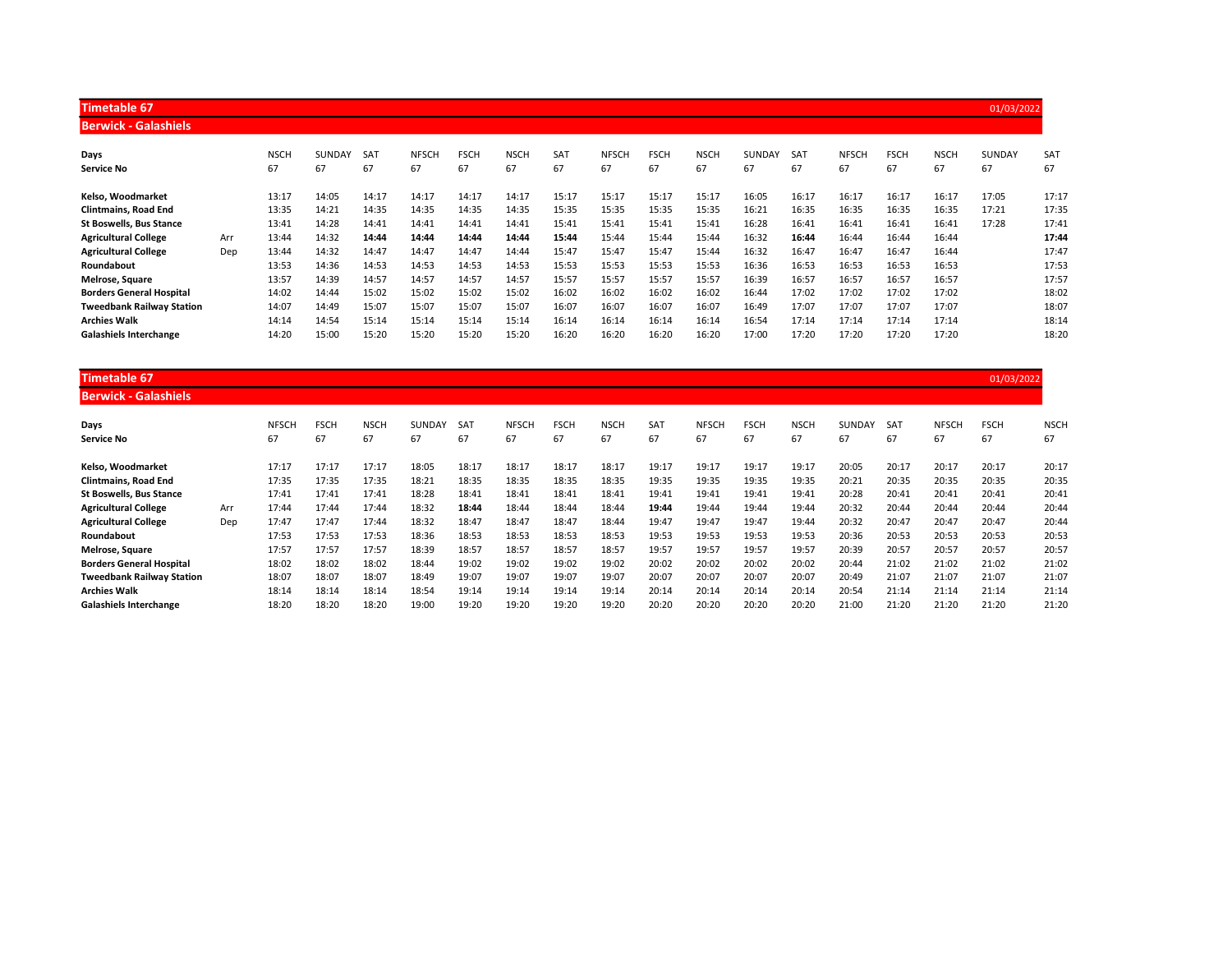| <b>Timetable 67</b>             |     |       |             |             |              |       |             |             |              |       |             |             |              |       |       |             | 01/03/2022  |              |
|---------------------------------|-----|-------|-------------|-------------|--------------|-------|-------------|-------------|--------------|-------|-------------|-------------|--------------|-------|-------|-------------|-------------|--------------|
| <b>Berwick - Galashiels</b>     |     |       |             |             |              |       |             |             |              |       |             |             |              |       |       |             |             |              |
| Days                            |     | S     | <b>MTWH</b> | <b>FSCH</b> | <b>MTWHF</b> | -S    | <b>MTWH</b> | <b>FSCH</b> | <b>MTWHF</b> | - S   | <b>MTWH</b> | <b>FSCH</b> | <b>MTWHF</b> | Ś     | S     | <b>MTWH</b> | <b>FSCH</b> | <b>MTWHF</b> |
| <b>Service No</b>               |     | 67    | 67          | 67          | 67           | 67    | 67          | 67          | 67           | 67    | 67          | 67          | 67           | 67    | 67    | 67          | 67          | 67           |
| <b>Berwick, Railway Station</b> |     | 06:15 | 06:15       | 06:15       | 06:15        | 07:10 | 07:10       | 07:10       | 07:10        | 08:15 | 08:15       | 08:15       | 08:15        | 08:55 | 10:05 | 10:05       | 10:05       | 10:05        |
| Berwick, Golden Square          |     | 06:20 | 06:20       | 06:20       | 06:20        | 07:15 | 07:15       | 07:15       | 07:15        | 08:20 | 08:20       | 08:20       | 08:20        | 09:00 | 10:10 | 10:10       | 10:10       | 10:10        |
| Ord, Green                      |     | 06:27 | 06:27       | 06:27       | 06:27        | 07:22 | 07:22       | 07:22       | 07:22        | 08:27 | 08:27       | 08:27       | 08:27        | 09:07 | 10:17 | 10:17       | 10:17       | 10:17        |
| Horncliffe, Road End            |     |       |             |             |              |       |             |             |              |       |             |             |              | 09:14 | 10:24 | 10:24       | 10:24       | 10:24        |
| Norham, Green                   |     |       |             |             |              |       |             |             | 07:32        | 08:37 | 08:37       | 08:37       | 08:37        | 09:21 | 10:31 | 10:31       | 10:31       | 10:31        |
| <b>Salutation Inn</b>           |     |       |             |             |              |       |             |             |              | 08:41 | 08:41       | 08:41       | 08:41        |       |       |             |             |              |
| <b>Salutation Inn</b>           |     | 06:37 | 06:37       | 06:37       | 06:37        | 07:32 | 07:32       | 07:32       | 07:36        | 08:41 | 08:41       | 08:41       | 08:41        | 09:25 | 10:35 | 10:35       | 10:35       | 10:35        |
| Cornhill                        |     | 06:47 | 06:47       | 06:47       | 06:47        | 07:42 | 07:42       | 07:42       | 07:46        | 08:51 | 08:51       | 08:51       | 08:51        | 09:35 | 10:45 | 10:45       | 10:45       | 10:45        |
| Coldstream, Henderson Park      |     | 06:50 | 06:50       | 06:50       | 06:50        | 07:45 | 07:45       | 07:45       | 07:49        | 08:54 | 08:54       | 08:54       | 08:54        | 09:38 | 10:48 | 10:48       | 10:48       | 10:48        |
| <b>Birgham</b>                  |     | 06:58 | 06:58       | 06:58       | 06:58        | 07:53 | 07:53       | 07:53       | 07:57        | 09:02 | 09:02       | 09:02       | 09:02        | 09:46 | 10:56 | 10:56       | 10:56       | 10:56        |
| Kelso, High School              |     |       |             |             |              | 08:06 | 08:06       | 08:06       |              |       |             |             |              |       |       |             |             |              |
| Kelso, Woodmarket               |     | 07:10 | 07:10       | 07:10       | 07:10        | 08:10 | 08:10       | 08:10       |              |       |             |             |              | 09:58 | 11:08 | 11:08       | 11:08       | 11:08        |
| <b>Agricultural College</b>     | Arr |       |             |             |              |       |             |             |              |       |             |             |              |       |       |             |             |              |
| <b>Agricultural College</b>     | Dep |       |             |             |              |       |             |             |              |       |             |             |              |       |       |             |             |              |
| Kelso, Woodmarket               |     |       |             |             |              |       |             |             | 08:09        | 09:14 | 09:14       | 09:14       | 09:14        |       |       |             |             |              |

| Timetable 67       |  |  |  |
|--------------------|--|--|--|
| بامنطعمامت بامنسمه |  |  |  |

| <b>Berwick - Galashiels</b>       |     |       |             |             |              |       |       |             |             |              |       |       |             |             |              |       |             |             |
|-----------------------------------|-----|-------|-------------|-------------|--------------|-------|-------|-------------|-------------|--------------|-------|-------|-------------|-------------|--------------|-------|-------------|-------------|
| Days                              |     | S     | <b>MTWH</b> | <b>FSCH</b> | <b>MTWHF</b> | Ŝ     | S     | <b>MTWH</b> | <b>FSCH</b> | <b>MTWHF</b> | -S    | S     | <b>MTWH</b> | <b>FSCH</b> | <b>MTWHF</b> | -S    | <b>MTWH</b> | <b>FSCH</b> |
| Service No                        |     | 67    | 67          | 67          | 67           | 67    | 67    | 67          | 67          | 67           | 67    | 67    | 67          | 67          | 67           | 67    | 67          | 67          |
| <b>Berwick, Railway Station</b>   |     | 12:05 | 12:05       | 12:05       | 12:05        | 12:55 | 14:05 | 14:05       | 14:05       | 14:05        | 16:00 | 16:10 | 16:10       | 16:10       | 16:10        | 17:10 | 17:10       | 17:10       |
| Berwick, Golden Square            |     | 12:10 | 12:10       | 12:10       | 12:10        | 13:00 | 14:10 | 14:10       | 14:10       | 14:10        | 16:05 | 16:15 | 16:15       | 16:15       | 16:15        | 17:15 | 17:15       | 17:15       |
| Ord, Green                        |     | 12:17 | 12:17       | 12:17       | 12:17        | 13:07 | 14:17 | 14:17       | 14:17       | 14:17        | 16:12 | 16:22 | 16:22       | 16:22       | 16:22        | 17:22 | 17:22       | 17:22       |
| Horncliffe, Road End              |     |       |             |             |              | 13:14 | 14:24 | 14:24       | 14:24       | 14:24        |       |       |             |             |              |       |             |             |
| Norham, Green                     |     | 12:27 | 12:27       | 12:27       | 12:27        | 13:21 | 14:31 | 14:31       | 14:31       | 14:31        | 16:22 | 16:32 | 16:32       | 16:32       | 16:32        | 17:32 | 17:32       | 17:32       |
| <b>Salutation Inn</b>             |     | 12:31 | 12:31       | 12:31       | 12:31        |       |       |             |             |              |       | 16:36 | 16:36       | 16:36       | 16:36        | 17:36 | 17:36       | 17:36       |
| <b>Salutation Inn</b>             |     | 12:31 | 12:31       | 12:31       | 12:31        | 13:25 | 14:35 | 14:35       | 14:35       | 14:35        | 16:26 | 16:36 | 16:36       | 16:36       | 16:36        | 17:36 | 17:36       | 17:36       |
| Cornhill                          |     | 12:41 | 12:41       | 12:41       | 12:41        | 13:35 | 14:45 | 14:45       | 14:45       | 14:45        | 16:36 | 16:46 | 16:46       | 16:46       | 16:46        | 17:46 | 17:46       | 17:46       |
| <b>Coldstream. Henderson Park</b> |     | 12:44 | 12:44       | 12:44       | 12:44        | 13:38 | 14:48 | 14:48       | 14:48       | 14:48        | 16:39 | 16:49 | 16:49       | 16:49       | 16:49        | 17:49 | 17:49       | 17:49       |
| <b>Birgham</b>                    |     | 12:52 | 12:52       | 12:52       | 12:52        | 13:46 | 14:56 | 14:56       | 14:56       | 14:56        | 16:47 | 16:57 | 16:57       | 16:57       | 16:57        | 17:57 | 17:57       | 17:57       |
| Kelso, Woodmarket                 |     |       |             |             |              | 13:58 | 15:08 | 15:08       | 15:08       | 15:08        |       |       |             |             |              |       |             |             |
| <b>Agricultural College</b>       | Arr |       |             |             |              |       |       |             |             |              |       |       |             |             |              |       |             |             |
| <b>Agricultural College</b>       | Dep |       |             |             |              |       |       |             |             |              |       |       |             |             |              |       |             |             |
| Kelso. Woodmarket                 |     | 13:04 | 13:04       | 13:04       | 13:04        |       |       |             |             |              | 16:59 | 17:09 | 17:09       | 17:09       | 17:09        | 18:09 | 18:09       | 18:09       |

Timetable 67 01/03/2022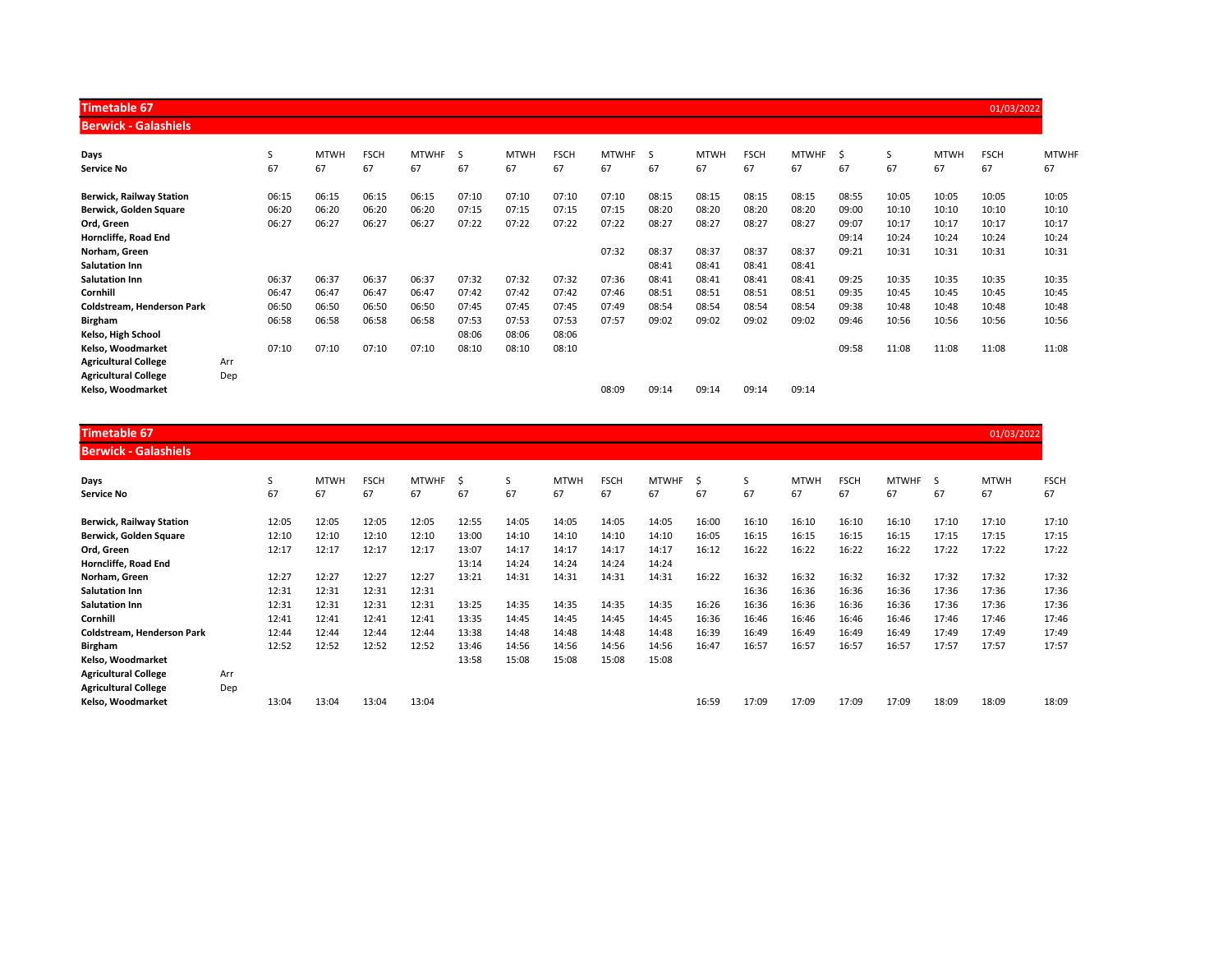| <b>Timetable 67</b>              |     |              |       |             |             |              |       |             |             |              |       |             |             |              |              |             | 01/03/2022  |              |
|----------------------------------|-----|--------------|-------|-------------|-------------|--------------|-------|-------------|-------------|--------------|-------|-------------|-------------|--------------|--------------|-------------|-------------|--------------|
| <b>Berwick - Galashiels</b>      |     |              |       |             |             |              |       |             |             |              |       |             |             |              |              |             |             |              |
| Days                             |     | <b>MTWHF</b> | -S    | <b>MTWH</b> | <b>FSCH</b> | <b>MTWHF</b> | S     | <b>MTWH</b> | <b>FSCH</b> | <b>MTWHF</b> | S     | <b>MTWH</b> | <b>FSCH</b> | <b>MTWHF</b> | <sub>S</sub> | <b>MTWH</b> | <b>FSCH</b> | <b>MTWHF</b> |
| <b>Service No</b>                |     | 67           | 67    | 67          | 67          | 67           | 67    | 67          | 67          | 67           | 67    | 67          | 67          | 67           | 67           | 67          | 67          | 67           |
| <b>Berwick, Railway Station</b>  |     | 17:10        |       |             |             |              |       |             |             |              |       |             |             |              |              |             |             |              |
| Berwick, Golden Square           |     | 17:15        |       |             |             |              |       |             |             |              |       |             |             |              |              |             |             |              |
| Ord, Green                       |     | 17:22        |       |             |             |              |       |             |             |              |       |             |             |              |              |             |             |              |
| Norham, Green                    |     | 17:32        |       |             |             |              |       |             |             |              |       |             |             |              |              |             |             |              |
| <b>Salutation Inn</b>            |     | 17:36        |       |             |             |              |       |             |             |              |       |             |             |              |              |             |             |              |
| <b>Salutation Inn</b>            |     | 17:36        |       |             |             |              |       |             |             |              |       |             |             |              |              |             |             |              |
| Cornhill                         |     | 17:46        |       |             |             |              |       |             |             |              |       |             |             |              |              |             |             |              |
| Coldstream, Henderson Park       |     | 17:49        |       |             |             |              |       |             |             |              |       |             |             |              |              |             |             |              |
| <b>Birgham</b>                   |     | 17:57        |       |             |             |              |       |             |             |              |       |             |             |              |              |             |             |              |
| Kelso, Woodmarket                |     |              | 06:17 | 06:17       | 06:17       | 06:17        | 07:17 | 07:17       | 07:17       | 07:17        | 08:17 | 08:17       | 08:17       | 08:17        | 09:17        | 09:17       | 09:17       | 09:17        |
| <b>Clintmains, Road End</b>      |     |              | 06:35 | 06:35       | 06:35       | 06:35        | 07:35 | 07:35       | 07:35       | 07:35        | 08:35 | 08:35       | 08:35       | 08:35        | 09:35        | 09:35       | 09:35       | 09:35        |
| <b>St Boswells, Bus Stance</b>   |     |              | 06:41 | 06:41       | 06:41       | 06:41        | 07:41 | 07:41       | 07:41       | 07:41        | 08:41 | 08:41       | 08:41       | 08:41        | 09:41        | 09:41       | 09:41       | 09:41        |
| <b>Agricultural College</b>      | Arr |              | 06:44 | 06:44       | 06:44       | 06:44        | 07:44 | 07:44       | 07:44       | 07:44        | 08:44 | 08:44       | 08:44       | 08:44        | 09:44        | 09:44       | 09:44       | 09:44        |
| <b>Agricultural College</b>      | Dep |              | 06:47 | 06:47       | 06:47       | 06:44        | 07:47 | 07:47       | 07:47       | 07:44        | 08:47 | 08:47       | 08:47       | 08:44        | 09:47        | 09:47       | 09:47       | 09:44        |
| Roundabout                       |     |              | 06:53 | 06:53       | 06:53       | 06:53        | 07:53 | 07:53       | 07:53       | 07:53        | 08:53 | 08:53       | 08:53       | 08:53        | 09:53        | 09:53       | 09:53       | 09:53        |
| Melrose, Square                  |     |              | 06:57 | 06:57       | 06:57       | 06:57        | 07:57 | 07:57       | 07:57       | 07:57        | 08:57 | 08:57       | 08:57       | 08:57        | 09:57        | 09:57       | 09:57       | 09:57        |
| <b>Borders General Hospital</b>  |     |              | 07:02 | 07:02       | 07:02       | 07:02        | 08:02 | 08:02       | 08:02       | 08:02        | 09:02 | 09:02       | 09:02       | 09:02        | 10:02        | 10:02       | 10:02       | 10:02        |
| <b>Tweedbank Railway Station</b> |     |              | 07:07 | 07:07       | 07:07       | 07:07        | 08:07 | 08:07       | 08:07       | 08:07        | 09:07 | 09:07       | 09:07       | 09:07        | 10:07        | 10:07       | 10:07       | 10:07        |
| <b>Archies Walk</b>              |     |              | 07:14 | 07:14       | 07:14       | 07:14        | 08:14 | 08:14       | 08:14       | 08:14        | 09:14 | 09:14       | 09:14       | 09:14        | 10:14        | 10:14       | 10:14       | 10:14        |
| <b>Galashiels Interchange</b>    |     |              | 07:20 | 07:20       | 07:20       | 07:20        | 08:20 | 08:20       | 08:20       | 08:20        | 09:20 | 09:20       | 09:20       | 09:20        | 10:20        | 10:20       | 10:20       | 10:20        |
| Kelso. Woodmarket                |     | 18:09        |       |             |             |              |       |             |             |              |       |             |             |              |              |             |             |              |

| <b>Timetable 67</b>              |     |       |       |             |             |              |       |             |             |              |       |       |             |             |              |       | 01/03/2022  |             |
|----------------------------------|-----|-------|-------|-------------|-------------|--------------|-------|-------------|-------------|--------------|-------|-------|-------------|-------------|--------------|-------|-------------|-------------|
| <b>Berwick - Galashiels</b>      |     |       |       |             |             |              |       |             |             |              |       |       |             |             |              |       |             |             |
| Days                             |     |       |       | <b>MTWH</b> | <b>FSCH</b> | <b>MTWHF</b> |       | <b>MTWH</b> | <b>FSCH</b> | <b>MTWHF</b> | S     | S     | <b>MTWH</b> | <b>FSCH</b> | <b>MTWHF</b> | -S    | <b>MTWH</b> | <b>FSCH</b> |
| <b>Service No</b>                |     | 67    | 67    | 67          | 67          | 67           | 67    | 67          | 67          | 67           | 67    | 67    | 67          | 67          | 67           | 67    | 67          | 67          |
| Kelso, Woodmarket                |     | 10:05 | 10:17 | 10:17       | 10:17       | 10:17        | 11:17 | 11:17       | 11:17       | 11:17        | 12:05 | 12:17 | 12:17       | 12:17       | 12:17        | 13:17 | 13:17       | 13:17       |
| <b>Clintmains, Road End</b>      |     | 10:21 | 10:35 | 10:35       | 10:35       | 10:35        | 11:35 | 11:35       | 11:35       | 11:35        | 12:21 | 12:35 | 12:35       | 12:35       | 12:35        | 13:35 | 13:35       | 13:35       |
| <b>St Boswells, Bus Stance</b>   |     | 10:28 | 10:41 | 10:41       | 10:41       | 10:41        | 11:41 | 11:41       | 11:41       | 11:41        | 12:28 | 12:41 | 12:41       | 12:41       | 12:41        | 13:41 | 13:41       | 13:41       |
| <b>Agricultural College</b>      | Arr | 10:32 | 10:44 | 10:44       | 10:44       | 10:44        | 11:44 | 11:44       | 11:44       | 11:44        | 12:32 | 12:44 | 12:44       | 12:44       | 12:44        | 13:44 | 13:44       | 13:44       |
| <b>Agricultural College</b>      | Dep | 10:32 | 10:47 | 10:47       | 10:47       | 10:44        | 11:47 | 11:47       | 11:47       | 11:44        | 12:32 | 12:47 | 12:47       | 12:47       | 12:44        | 13:47 | 13:47       | 13:47       |
| Roundabout                       |     | 10:36 | 10:53 | 10:53       | 10:53       | 10:53        | 11:53 | 11:53       | 11:53       | 11:53        | 12:36 | 12:53 | 12:53       | 12:53       | 12:53        | 13:53 | 13:53       | 13:53       |
| Melrose, Square                  |     | 10:39 | 10:57 | 10:57       | 10:57       | 10:57        | 11:57 | 11:57       | 11:57       | 11:57        | 12:39 | 12:57 | 12:57       | 12:57       | 12:57        | 13:57 | 13:57       | 13:57       |
| <b>Borders General Hospital</b>  |     | 10:44 | 11:02 | 11:02       | 11:02       | 11:02        | 12:02 | 12:02       | 12:02       | 12:02        | 12:44 | 13:02 | 13:02       | 13:02       | 13:02        | 14:02 | 14:02       | 14:02       |
| <b>Tweedbank Railway Station</b> |     | 10:49 | 11:07 | 11:07       | 11:07       | 11:07        | 12:07 | 12:07       | 12:07       | 12:07        | 12:49 | 13:07 | 13:07       | 13:07       | 13:07        | 14:07 | 14:07       | 14:07       |
| <b>Archies Walk</b>              |     | 10:54 | 11:14 | 11:14       | 11:14       | 11:14        | 12:14 | 12:14       | 12:14       | 12:14        | 12:54 | 13:14 | 13:14       | 13:14       | 13:14        | 14:14 | 14:14       | 14:14       |
| <b>Galashiels Interchange</b>    |     | 11:00 | 11:20 | 11:20       | 11:20       | 11:20        | 12:20 | 12:20       | 12:20       | 12:20        | 13:00 | 13:20 | 13:20       | 13:20       | 13:20        | 14:20 | 14:20       | 14:20       |
|                                  |     |       |       |             |             |              |       |             |             |              |       |       |             |             |              |       |             |             |